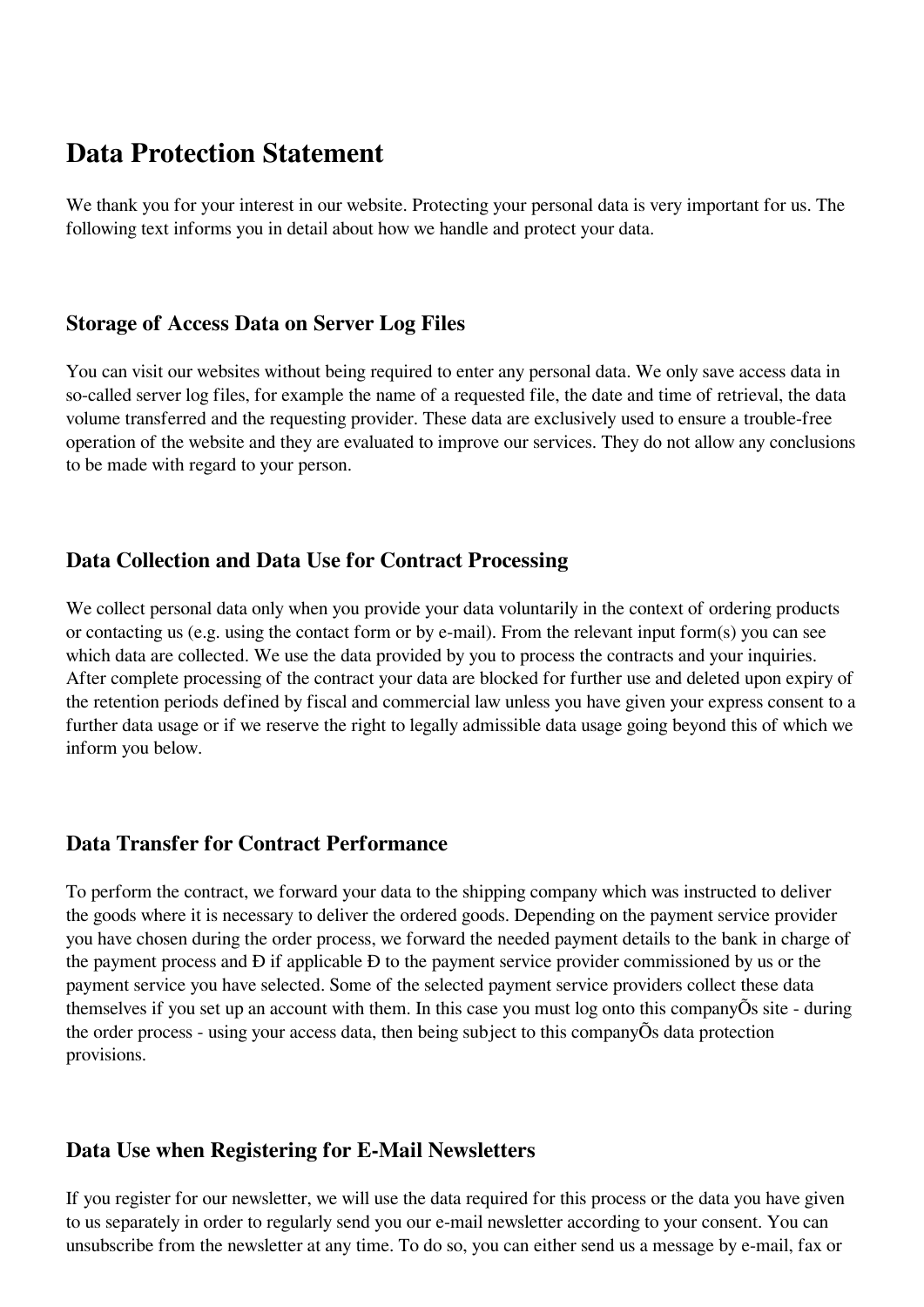regular mail or follow the relevant link specified in the newsletter.

## **Use of Cookies**

We use cookies on various pages in order to make our website more attractive to visitors and to enable the use of certain functions. Cookies are small text files that are saved on your computer. Some of the cookies we use are automatically deleted after a browser session, i.e. after closing your browser (so-called session cookies). Other cookies remain stored on your computer and allow us to re-identify your browser when you log on again (persistent cookies). You can set the browser such that your computer informs you of relevant cookies and you can decide in each individual case if you accept cookies or accept them only in certain cases or refuse them in general. If you do not accept cookies, some features of the website may not function fully.

## **Use of Google (Universal) Analytics for Web Analysis**

This website uses Google (Universal) Analytics, a web analytics service provided by Google, Inc. (www.google.de). Google (Universal) Analytics uses for example "cookies" which are text files placed on your computer to help the website analyze how users use the site. The information generated by the cookies about your use of the website will usually be transmitted to and stored by Google on servers in the United States of America. In case IP anonymization is activated on this website, Google uses your IP address in a truncated form within European Union member states or in other signatories of the Agreement on the European Economic Area. Only in exceptional cases the full IP address is transmitted to servers of Google in the US and truncated there. Google Analytics will not associate your anonymized IP address transmitted by your browser with any other data held by Google.

Furthermore you can prevent the collection of data generated by the cookie and related to your use of the website (incl. your IP address) by Google and the processing of these data by Google by downloading and installing a specific browser plugin available by using the following link: [tools.google.com/dlpage/gaoptout?hl=en](https://tools.google.com/dlpage/gaoptout?hl=de)

## **Google+**

The +1 button lets you publish information worldwide. Via the Google +1 button, you and other users receive personalized content from Google and our partners. Google stores both the information that you entered for a piece of content +1 as well as information concerning the page you were visiting when you clicked on +1. Your +1's can be shown as tips together with your profile name and photo in Google services, such as search results or your Google profile, or in other places on websites and in ads on the Internet.

Google records information on your +1 activities to improve Google services for you and others. To be able to use the Google +1 button, you need a globally visible, public Google profile that must contain at least the name chosen for the profile. This name is used in all Google services. In some cases, this name can also replace another name that you have used when sharing content via your Google account. The identity of your Google profile can be displayed to users who know your e-mail address or have other identifying information about you. In addition to the above-described uses, the information you provide is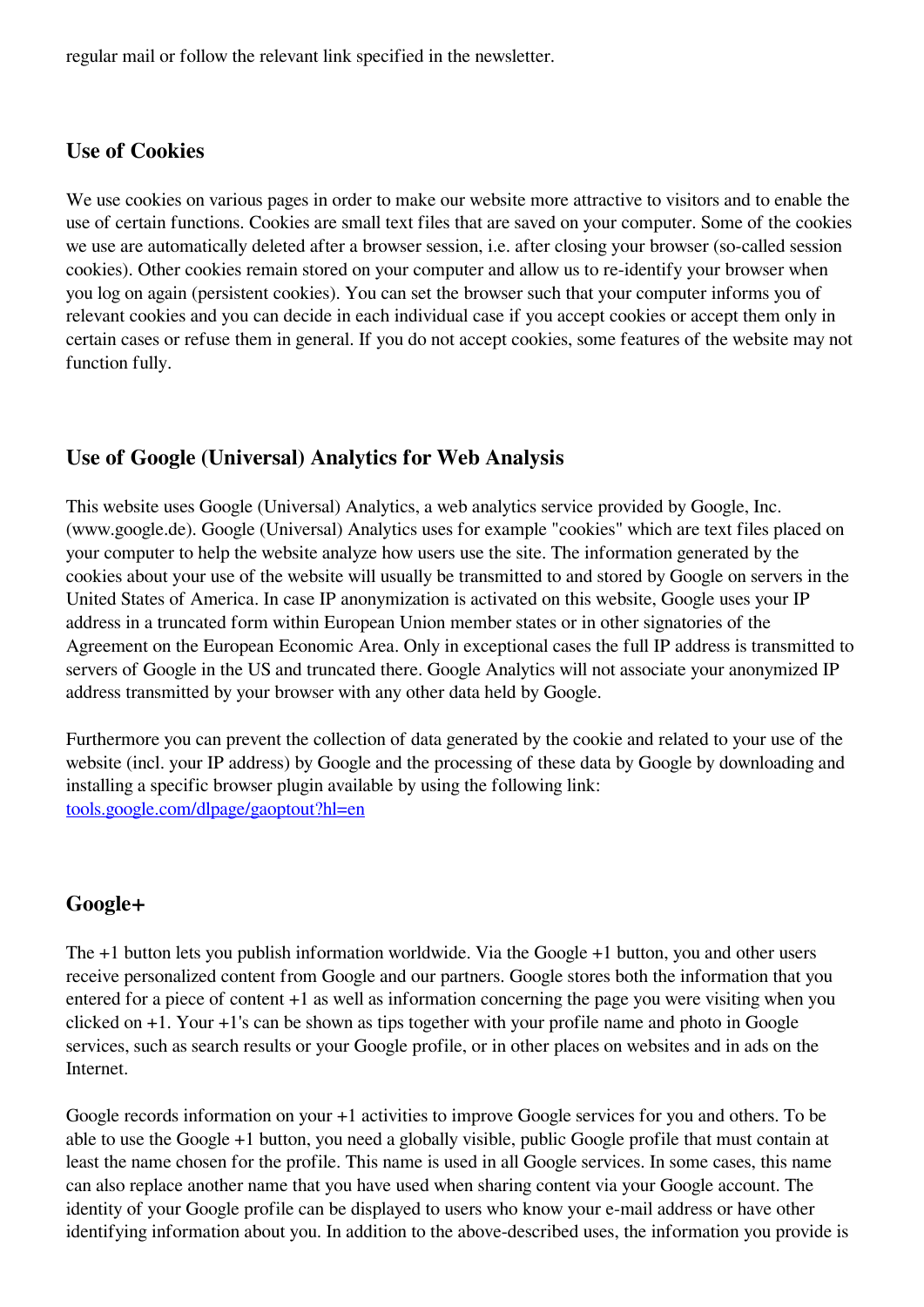used in accordance with the applicable Google data protection/privacy policies. Google may publish aggregate statistics regarding the +1 activities of users or disclose these to users and partners, such as publishers, advertisers or associated websites.

# **Use of Facebook Plugins**

 Our website also uses social plugins (ÒpluginsÓ) provided by the social network Facebook, operated by Facebook, Inc., 1601 S. California Avenue, Palo Alto, CA 94304, USA (ÒFacebookÓ). The plugins are identifiable by a Facebook logo or the notice ÒFacebook Social Plugin.Ó For a full list of all Facebook plugins please see http://developers.facebook.com/plugins

When you visit a page of our website that contains such a plugin, your browser establishes a direct connection to Facebook servers. Facebook directly transfers the plugin content to your browser which embeds the latter into the website, enabling Facebook to receive information about your access to the respective page of our website, even if you do not have a Facebook account or if you are not logged into Facebook at this point in time. This information (incl. your IP address) is transmitted by your browser directly to a Facebook server of in the US and stored by it.

If you are logged into Facebook, your visit can be directly assigned to your Facebook account. If you interact with the plugins, for example by clicking the ÒLikeÓ button or entering a comment, the corresponding information is transmitted from your browser directly to Facebook and stored by it. In addition, the information is published on your Facebook site and is made available to your Facebook friends.

For the information on the purpose and scope of data collection and further processing by Facebook, as well as your rights in this respect and settings options for protecting your privacy, please read Facebook's privacy policy: http://www.facebook.com/policy.php

If you do not want Facebook to connect the data concerning your visit to our website with your data already stored by Facebook, please log off Facebook before entering our website. Further you can fully block Facebook plugins by using add-ons for your browser, for example the "Facebook Blocker" (http://webgraph.com/resources/facebookblocker/) or the script blocker ÒNoScriptÓ (http://noscript.net/).

# **Use of the Google Inc. remarketing**

The provider uses the Google Inc. ("Google") remarketing or "Similar Audiences" function on the website. The provider can use this function to address visitors to the website with targeted advertising, by switching on display advertising related to the interests of users of the provider's website when they visit other websites in the Google Display Network. Google uses cookies to run an analysis of website usage, which forms the basis for generating interest-related display advertising. Google does so by storing a small file with a sequence of numbers in the browsers of visitors to the website. This number is used to capture visits to the website and anonymous data on use of the website. No personal data regarding visitors to the website is stored. If you subsequently visit another website in the Google Display Network, you are shown advertising displays that most probably concern product and information areas previously visited.

You can permanently disable the use of cookies by Google by following the link below and downloading and installing the plug-in provided: [www.google.com/settings/ads/plugin?hl=de](https://www.google.com/settings/ads/plugin?hl=en)